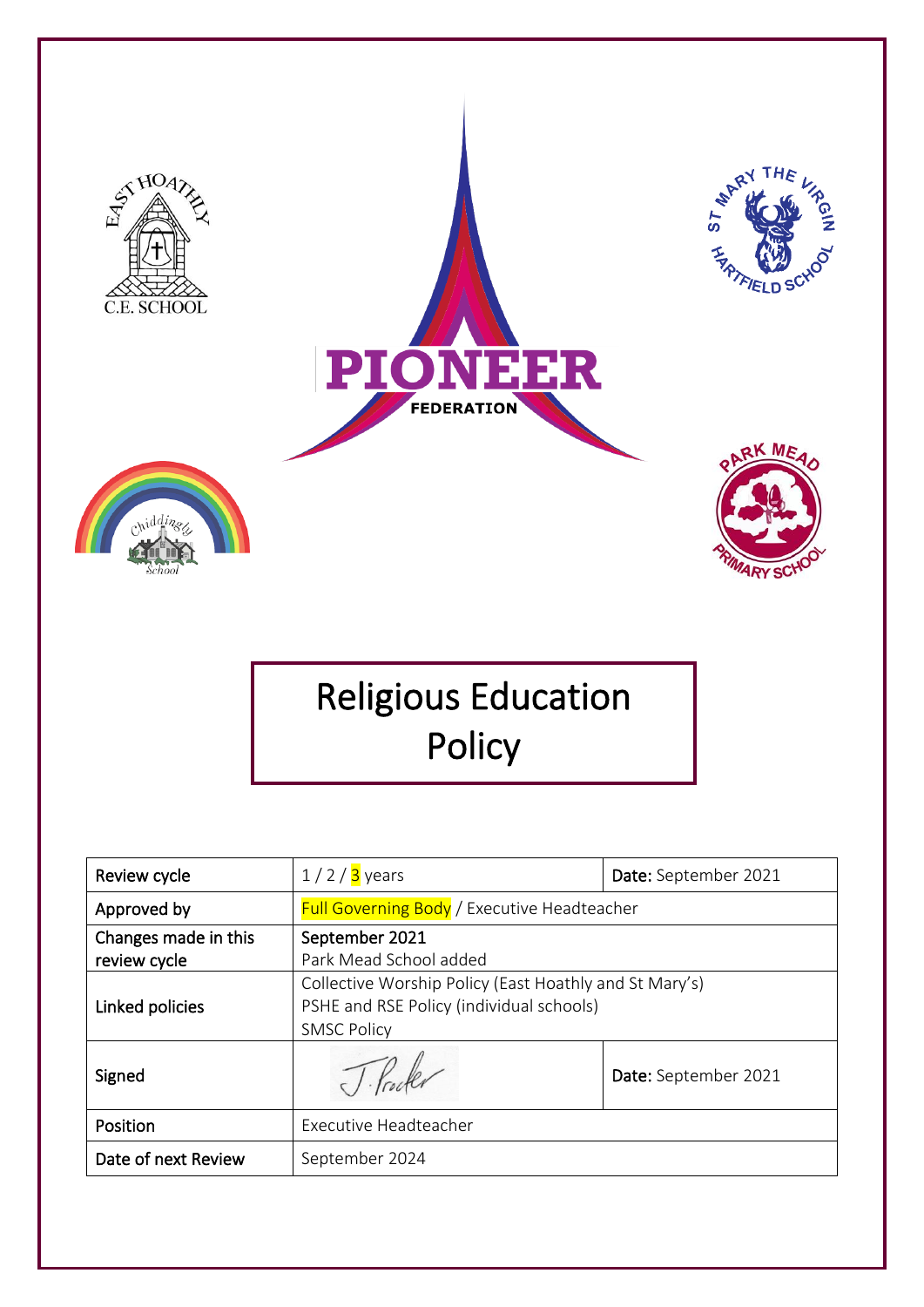# Philosophy

At Pioneer Schools we believe that Religious Education has a unique and vital role to play within Education. It informs and extends the children's understanding of Christian beliefs and principles and examines the beliefs and principles of other faiths. It is also instrumental in enabling the children to investigate and develop their spiritual understanding, from which may flow the development of their moral values.

The teaching of Religion at Pioneer Schools allows children to explore how people in different times and cultures have faced major questions concerning the world in which we live, the universe of which we are a part, the purpose of our existence, the problems of pain and suffering, and beauty and love.

We feel that the teaching of Religious Education should promote skills of reasoning, fair-minded enquiry, curiosity and wonder, and that these are skills which will prove invaluable throughout the children's school life, and beyond.

# Aims

Through Religious Education we aim to:

- Provokes challenging questions about the meaning and purpose of life, beliefs, the self, issues of right and wrong, and what it means to be human.
- It develops pupils' knowledge and understanding of Christianity, other principal religions, and religious traditions that examine these questions, fostering personal reflection and spiritual development
- Encourages pupils to explore their own beliefs (whether they are religious or non-religious), in the light of what they learn, as they examine issues of religious belief and faith and how these impact on personal, institutional and social ethics; and to express their responses. This also builds resilience to anti-democratic or extremist narratives
- Enables pupils to build their sense of identity and belonging, which helps them flourish within their communities and as citizens in a diverse society
- Teaches pupils to develop respect for others, including people with different faiths and beliefs, and helps to challenge prejudice
- A Prompts pupils to consider their responsibilities to themselves and to others, and to explore how they might contribute to their communities and to wider society. It encourages empathy, generosity and compassion.

# Our Schools' Visions and Values

Our R.E. Curriculum has been designed to ensure that children are provided with an in-depth understanding of the main religions around the world and developing a respect for individual beliefs. East Hoathly and St Mary's curriculums especially focus on Christianity and teaching the children how Christianity is celebrated across the world as a global faith.

| <b>Chiddingly Primary School</b>                              | East Hoathly CE Primary School and |
|---------------------------------------------------------------|------------------------------------|
|                                                               | Nursery<br>ħ<br>C.E. SCHOOL        |
| St Mary the Virgin CE Primary<br>School<br><b>A</b> AR!<br>္စ | Park Mead Primary School<br>RKME   |

*Click on each School's badge to see the Vision and Values of individual schools*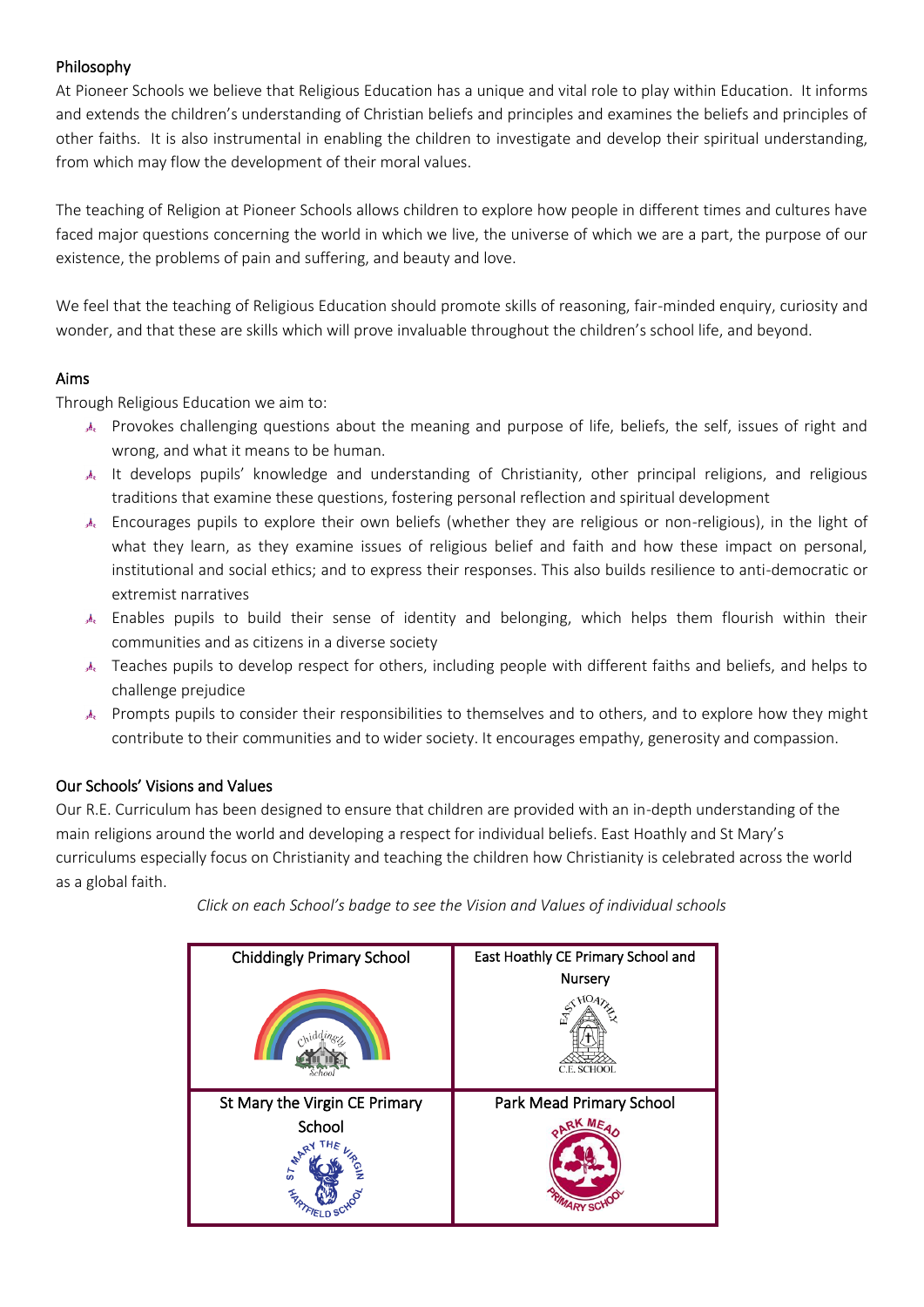#### Curriculum balance and time

East Hoathly Church of England Primary School and St Mary's Church of England Primary School

Christianity is the majority religion studied in each year group and at least 50% of curriculum time. Sufficient dedicated curriculum time, meeting explicitly RE objectives, however organised, should be committed to the delivery of RE. This should aim to be close to 10% but must be no less than 5% in key stages 1-2.



#### Chiddingly and Park Mead Primary School

As in the guidance of RE in community primary schools, RE is an important curriculum subject. It is important in its own right and also makes a unique contribution to the spiritual, moral, social and cultural development of pupils and supports wider community cohesion. RE can be taught on its own or as part of cross curricular topic and learning journeys.

#### Early Years

RE comes under the People and Communities aspect of the foundation profile. It is taught as a standalone subject using the guidance from Understanding Christianity.

#### National Curriculum/Legal Requirement

The Religious Reform Act (1988) requires that:

- 1. Religious Education should be taught to all pupils in full-time education, except those withdrawn at the wish of their parents *[see DfE Circular 1/94, para. 44].*
- 2. Religious Education in grant-maintained, county-maintained and voluntary-controlled schools should be taught in accordance with an agreed syllabus (except in the case of grant-maintained schools which were formerly voluntary aided *[see DfE Circular 1/94, para. 23].*
- 3. As part of the curriculum, Religious Education should promote the "spiritual, moral, cultural, mental and physical development of pupils".
- 4. An agreed syllabus should "reflect the fact that the religious traditions in Great Britain are in the main Christian, while taking account of teachings and practices of the other principal religions represented in Great Britain". *[Education Reform Act 1988, Section 8 (3)]*
- 5. The Education Act (1944) requires that an agreed syllabus "must not be designed to convert pupils, to urge a particular religion or religious belief on pupils". *[Education Act 1944, Section 26 (2)]*

Parents do have a right to withdraw their children from Religious Education. At East Hoathly and St Mary's, it is assumed that, as they are a Church School, parents have understood and accepted the importance of their child's involvement in this aspect of the school curriculum.

## Links with the Parish Church

East Hoathly, Chiddingly and St Mary's Schools have strong links with the local Churches. This provides the school with opportunities to show the children the integral role of the 'Parish' church in the community. Children's knowledge and understanding of the church-school ethos is further developed through sharing in worship together and creating links with the local religious community.

## Curriculum, teaching and learning strategies.

The programme of RE in Pioneer Schools is laid out in a framework linked to year groups, taken from the Guildford Diocese Syllabus and Understanding Christianity. The work is generally, but not exclusively, cross-curricular, in order to fit with topics covered and to highlight the religious aspect of them. This may include literacy, art, geography,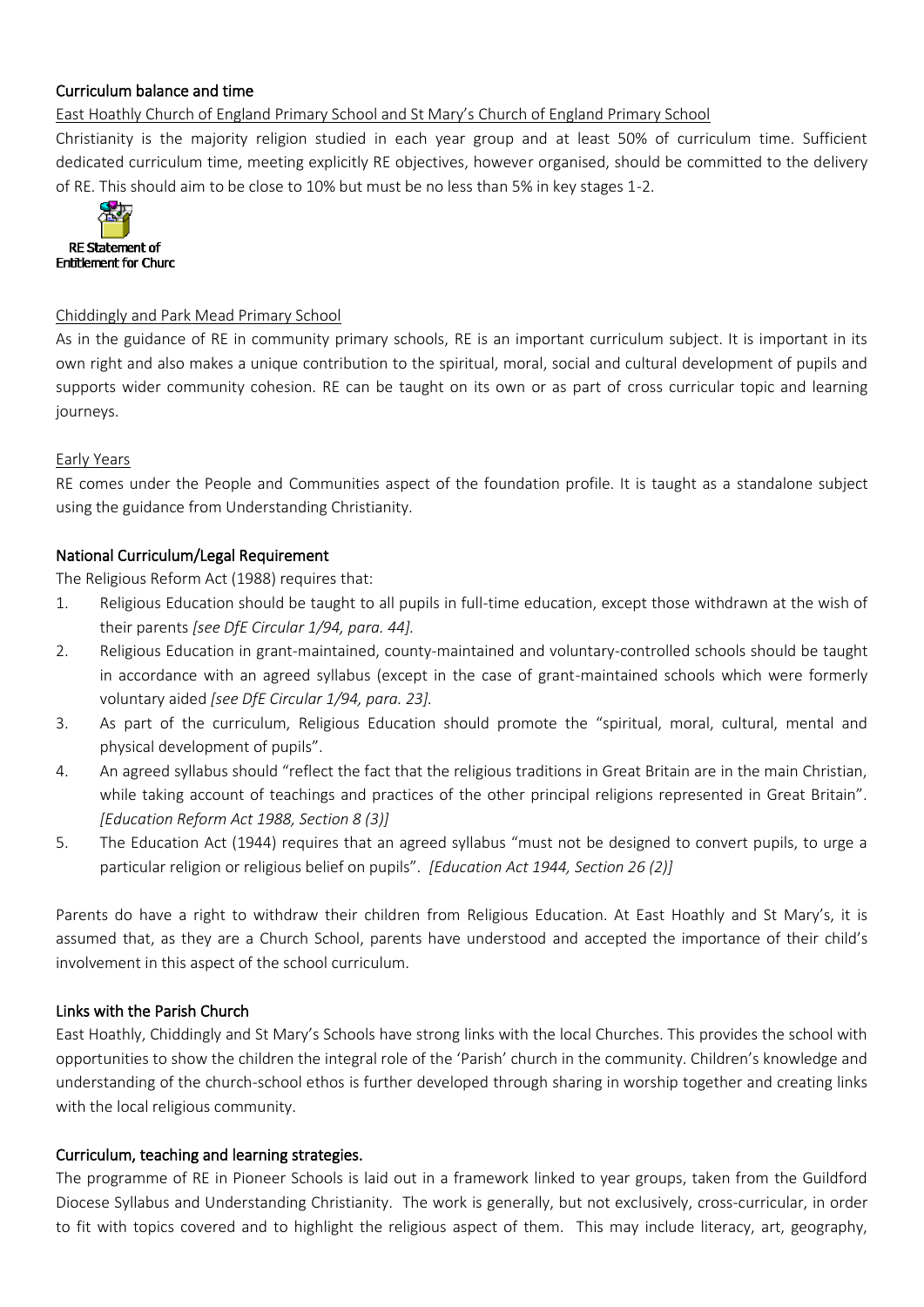history, citizenship, science, DT and ICT. Certain parts of the programme are more exclusively 'religious'. The programme has been planned to ensure continuity and progression, so that aspects that are to be taught in several year groups will build upon and extend previous learning. A considerable amount of RE is implicit in the daily life of the school, and is taught by example and through the School Vision and using the Christian value themes in collective worship.

Schemes of work and planning for the subject will meet criteria agreed by the school and teachers will endeavour to ensure that effective teaching and learning is based on the following:

- A focus on both learning *about* and learning *from* religion.
- Pupils are given opportunities to gain knowledge as well as to reflect and respond.
- Use of a variety of approaches to learning, interesting, challenging and engaging. They include different styles of written tasks, oral and drawn responses, drama and dance.
- Constructive use of a range of resources including artefacts, books, audio-visual materials and ICT.
- Regular use of first-hand experiences including visits to places of worship and visitors to the school.
- Emphasis on child-centred key questions based on children's experiences, enabling spiritual development opportunities.
- Learning about the key texts, making connections in what they learn and understanding the impact

## Continuity and progression

This is built into the scheme of work and progress is characterised by the children's acquisition of wider knowledge of religious beliefs and practices, deepening understanding and meaning of stories, symbols, events and practices. They should have fluent use of religious vocabulary and language, increased levels in skills when responding to questions of identity, meaning, purpose, values and commitment.

At the foundation stage pupils should:

- be respectful of their own cultures and beliefs and those of others.
- able to react to significant experiences
- show a range of feelings including awe and wonder, joy and sorrow.
- understand the difference between right and wrong and that the beliefs of others should be treated with respect.

At end of KS1 pupils should:

- be able to retell religious stories and know that some are characteristic of more than one religion.
- suggest meanings in religious symbols, language and stories and respond sensitively to the experiences and feelings of others including those with a faith and to other people's values and concerns in relation to matters of right and wrong.
- realise that some questions cause people to wonder and are difficult to answer.

At the end of KS2 pupils should:

- be able to describe key beliefs and teachings of the religions studied, connecting them accurately with other features and making some comparisons between religions.
- show understanding of what belonging to religion involves and how such beliefs, ideas and feelings can be expressed in a variety of forms, giving meanings for some symbols, stories and language, using technical terminology.
- ask questions about the significant experiences of key figures, puzzling aspects of life and moral religious issues and suggest answers from their own experience,
- make reference to the teaching of religions and show understanding of why certain things are held to be right and wrong.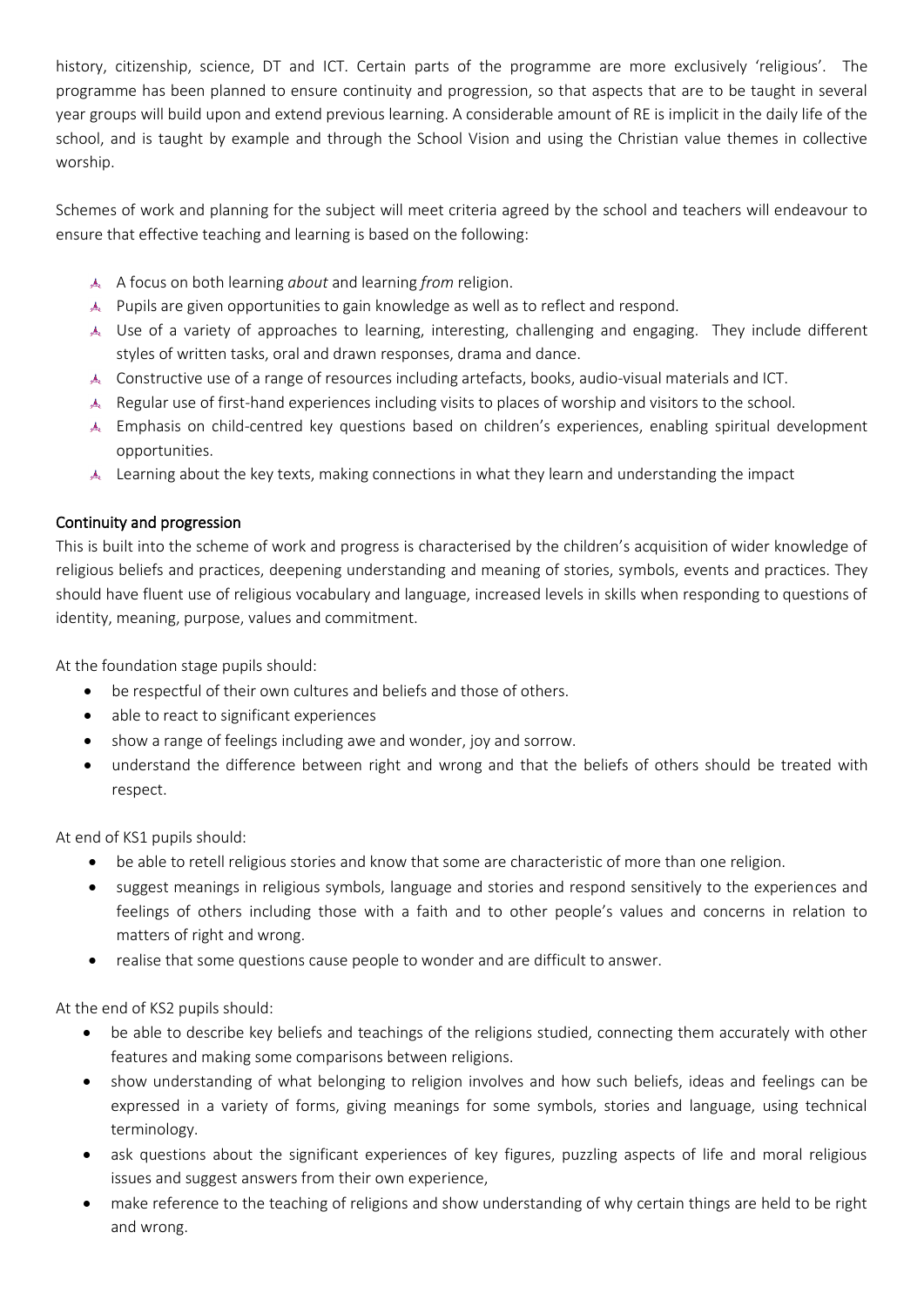# Spiritual, moral, social and cultural development (see also separate SMSC policy)

It is hoped that values taught in RE will influence the child's moral development; that their spiritual and cultural development will be enhance by the consideration of others' beliefs and the awareness that Great Britain is a multicultural society. Other curriculum areas and aspects of school life will also influence this development.

#### Spiritual Development

*For you created my inmost being; you knit me together in my mother's womb. I praise you because I am fearfully and wonderfully made; your works are wonderful*. *Psalm 139.13-14*

Spiritual development enriches and encourages the pupils' discovery of God the creator, of their 'innermost being' and of the wonder of the environment.

Through spiritual development, pupils can be enabled to:

- think about themselves, how they relate to other people, to the wider world in which they live, and to God;
- reflect beyond and within themselves on God's creation and the precious nature of human existence;
- develop greater self-awareness and self-esteem;
- $\lambda$  encounter a sense of awe, wonder and mystery: and,
- $\lambda$  experience opportunities for creativity, curiosity, freedom, imagination and response.

#### Moral Development

*Do not be conformed to this world, but be transformed by the renewing of your minds, so that you may discern what is the will of God – what is good and acceptable and perfect. Romans 12.2*

Moral development is based on the teachings of Jesus Christ, which offer pupils a secure foundation stone on which to make decisions and build their lives.

The pupils' moral development will be concerned with questions of intention, motive and attitude. Pupils should learn to distinguish 'right' from 'wrong', to develop a sense of personal identity and be encouraged to have an awareness of the moral traditions of others. Pupils can be enabled to:

- make decisions
- reflect on and change personal behaviour
- resist peer pressure
- show love, respect, caring and concern for self and others and the environment
- challenge behaviour such as dishonesty, injustice, discrimination and the misuse of power

#### Social Development

*As I have loved you, so you must love one another. By this everyone will know that you are my disciples. John 13.34-35*

Social development helps to develops pupils' understanding of what it means to live in a Christian community where Jesus' command to love one another is put into practice.

Pupils' social development involves them acquiring an understanding of the responsibilities and rights of being members of families and communities – local, national and global – and an ability to relate to others, and to work with others for the common good. They display a sense of belonging and an increasing willingness to participate. They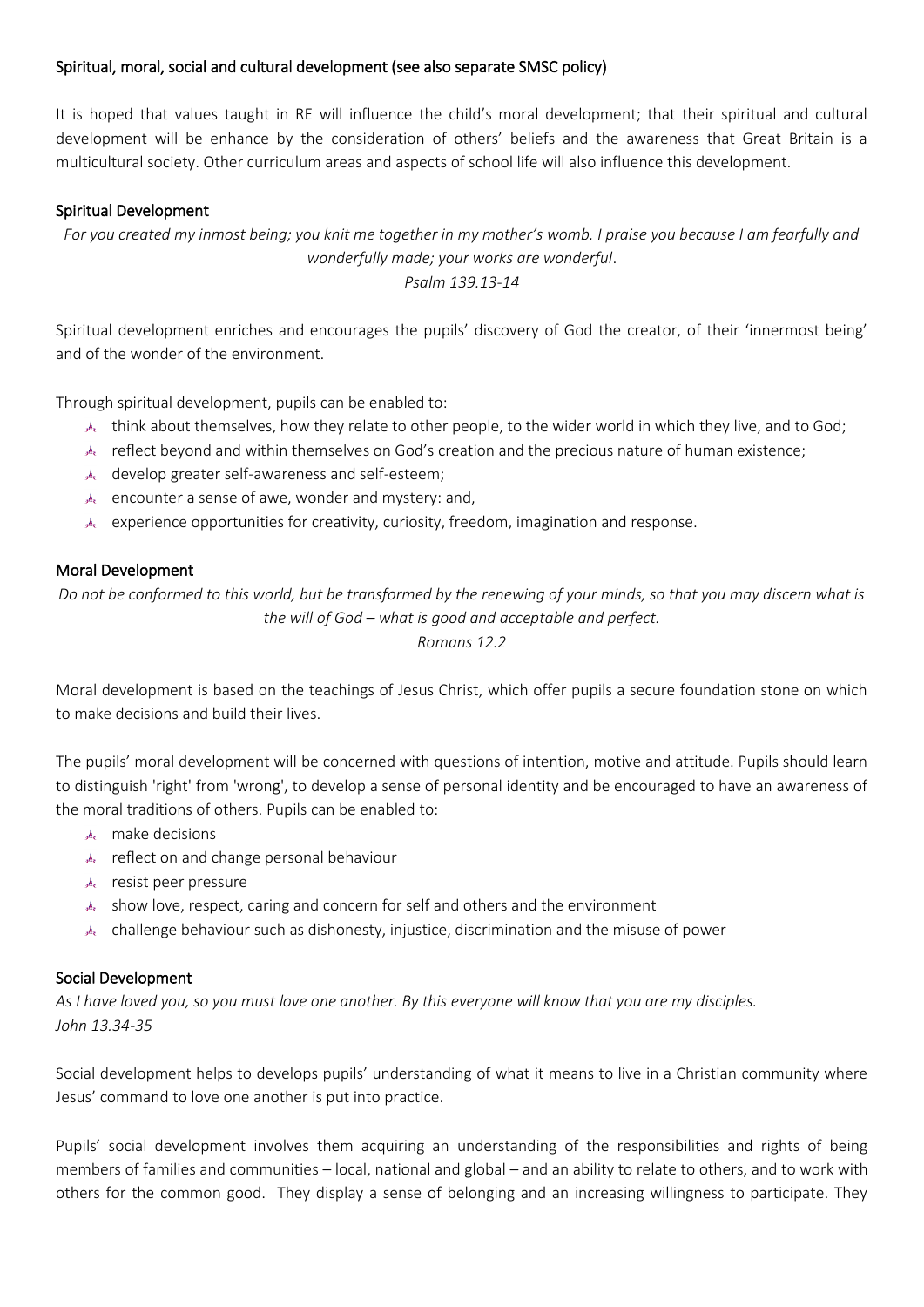develop the knowledge, skills, understanding, qualities and attitudes that they need to make an active contribution to the democratic process in each of their communities. Pupils can be enabled to:

- $\triangle$  relate positively to others and respect differing viewpoints and ideas
- participate fully and take responsibility in the classroom and around the school
- $\triangle$  use appropriate behaviour in a range of situations
- engage successfully in partnership with others
- $\triangle$  exercise personal responsibility and initiative
- understand that, as individuals, we depend on family, school, church and society

## Cultural Development

*'There is neither Jew nor Greek, slave nor free, male nor female, for you are all one in Christ Jesus.' Galatians 3.28*

Cultural development provides opportunities to develop an understanding of Christianity as a worldwide, multicultural faith that has an impact on the lives of millions of people.

The cultural development of children and young people is primarily concerned with the exploration of the whole world, which engenders an understanding and tolerance of different cultural perspectives and enriches the meaning and purpose of life. It relates to the development of attitudes, beliefs, feelings and emotions, which enable pupils to share what they have in common and to celebrate their differences in a culturally diverse world. Pupils can be enabled to:

- think about themselves, how they relate to other people and the wider world in which they live
- $\triangle$  gain a knowledge and understanding of their own culture and traditions
- experience opportunities for exploring beyond their own cultural traditions and broadening their cultural horizons and aspirations
- reflect beyond and within themselves on God's creation and the diverse nature of humanity
- recognise the importance of love and understanding in the Christian faith and of developing attitudes which challenge intolerance, prejudice and injustice

## Organisation

The RE subject leader will be responsible for policy, overview of curriculum, support and advice to staff, resources, monitoring progress and teaching and keeping up to date with recent developments and training needs of all staff.

The RE curriculum will be differentiated by:

- Individual time to explain particular principles involved
- Differentiation of tasks
- Extra time to complete work
- More adult input
- Different approaches to activities e.g. tape recording and pictures rather than written text
- Opportunities to extend and challenge thinking

#### Assessment and recording

Assessment will assist the learning of the pupil and the teacher in evaluating and planning. In order to make a fair and broad assessment it will be necessary to draw on a range of evidence such as:

- Discussions to identify development in the understanding of key issues and feeling
- Written evidence of factual information and reporting of Biblical stories
- Recordings and video clips